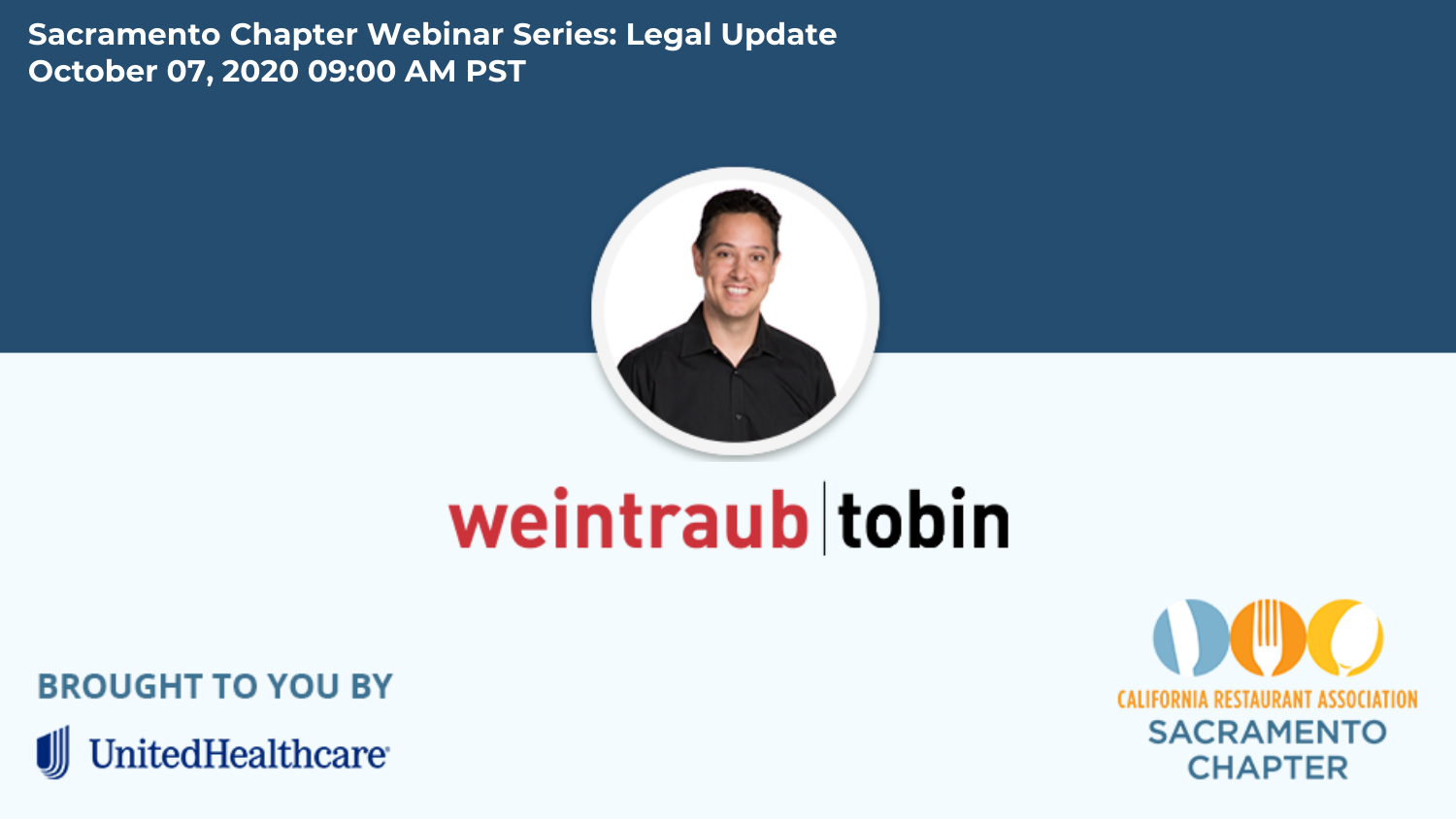#### UnitedHealthcare®

Exclusive member pricing and solutions.

- · Something for every size business: Medical, Dental, Vision, Life, Disability, Critical Illness.
- . Association Health Plan for restaurant and lodging member employers with 2-99 full-time employees (not available in all states).

#### **O** TELADOC.

Virtual Visits, Safe access to care. Exclusive pricing.

- · \$7 per employee per month; includes unlimited mental health and medical visits with no copay for the entire family.
- . All employees eligible: part/full time, furloughed.
- · No insurance needed; no participation requirements (2 required to enroll).





At-home COVID-19 test kits at an exclusive member discount

- · Self-administered FDA-authorized comprehensive solution
- Exclusive negotiated member price- \$107/kit for hospitality employers (min. purchase applies)
- . Online results within 2-4 days of test delivery to lab
- . Gentle, non-invasive, and easy to use

|            | PHARMACY DISCOUNT CARD      |
|------------|-----------------------------|
|            |                             |
| <b>SIN</b> | 005047                      |
|            | 9746018                     |
| <b>MM</b>  | <b>CLAIRACE</b>             |
|            | AUTOMOTIVE NUMBER AAA100200 |

Free pharmacy discount card. No memberships. No fees.

- . Employees save up to 80% at over 64,000 pharmacies nationwide just by showing their card to the pharmacist each time they fill a prescription.
- . Find the best discounts on thousands of prescription drugs.
- . Locate pharmacies nearby to find the best, most convenient deal.

Send your team to perks.optum.com/hospitalityrx to start saving

**All of these programs and more information can be found at: calrest.org/ our-partners/ health-insurance**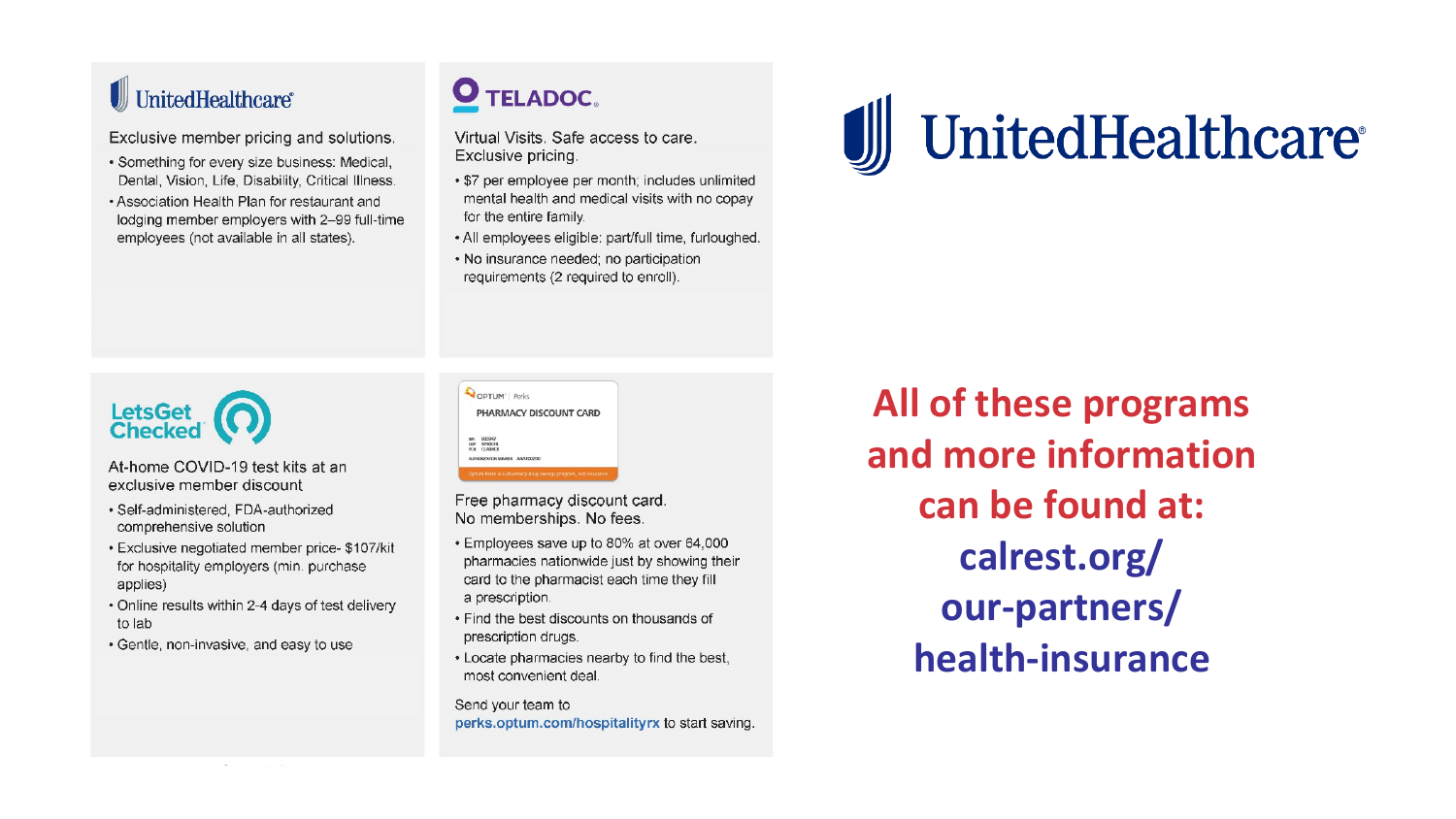### CRA – Sacramento Chapter legal update **Emerging Legal Issues for the New Year October 7, 2020**

### *Presented by:*

#### **Lukas Clary with Weintraub Tobin**

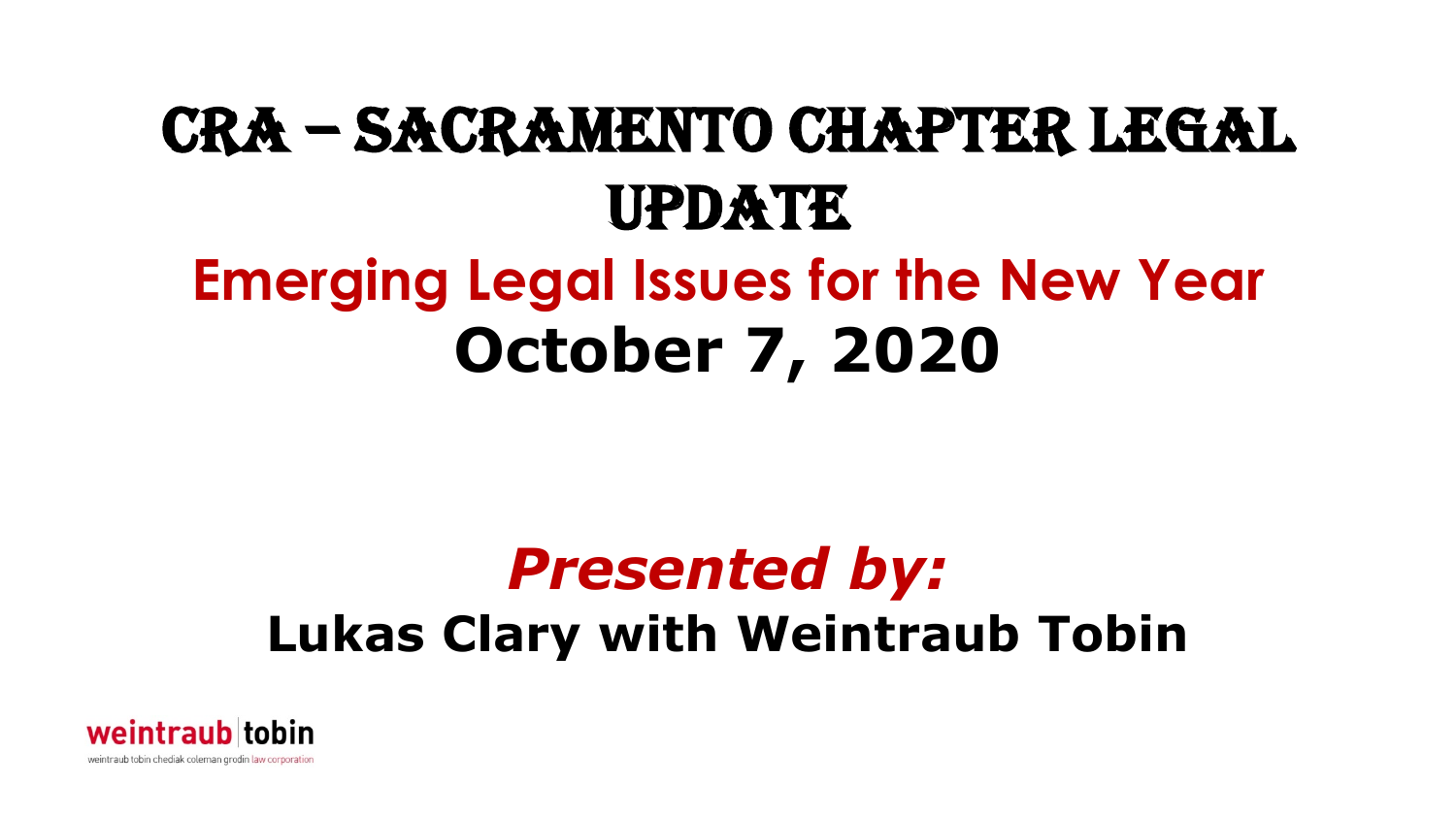### **Covid-19 Laws**

- Workers' Compensation
	- Gov. Newsom signed E.O. N-62-20 in May 2020
	- Presumption that COVID-19-related illnesses were caused at work
	- Presumption if employee contracts COVID-19 within 14 days of performing work
	- Expired on July 5, 2020, but…
- On September 17, 2020, SB 1159 and AB 685 signed into law

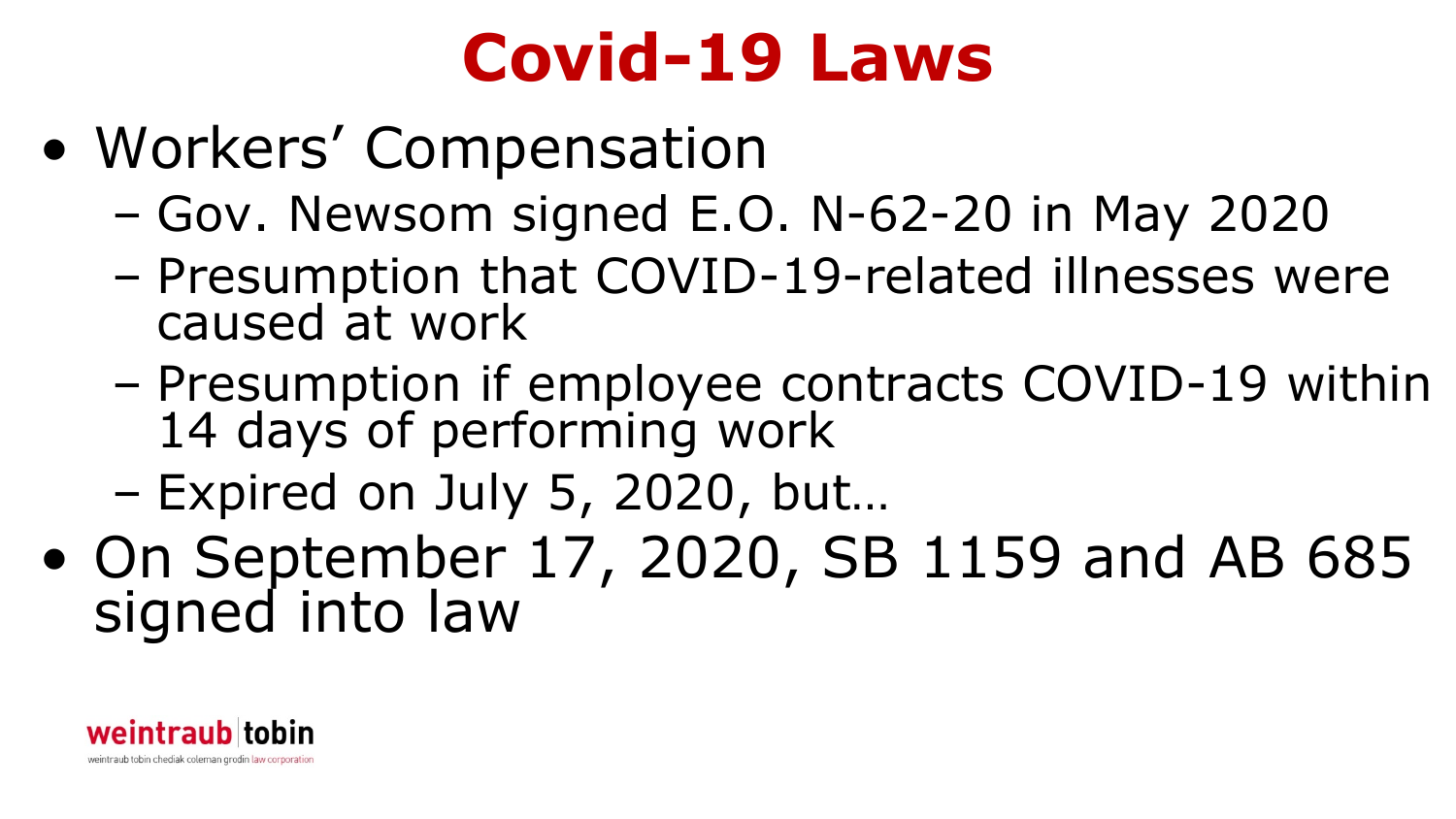## **SB 1159: Workers Compensation**

- Reinstates workers' compensation presumptions
- Compensation benefits include full hospital, surgical, medical treatment, wage replacement benefits, disability indemnity, and death benefits
- Presumptively compensable after only 30 days rather than standard 90, BUT employees must exhaust paid sick leave first
- Presumption only applies during outbreak (4 or more employees or 4%)
- Effective  $7/6/20 1/1/23$

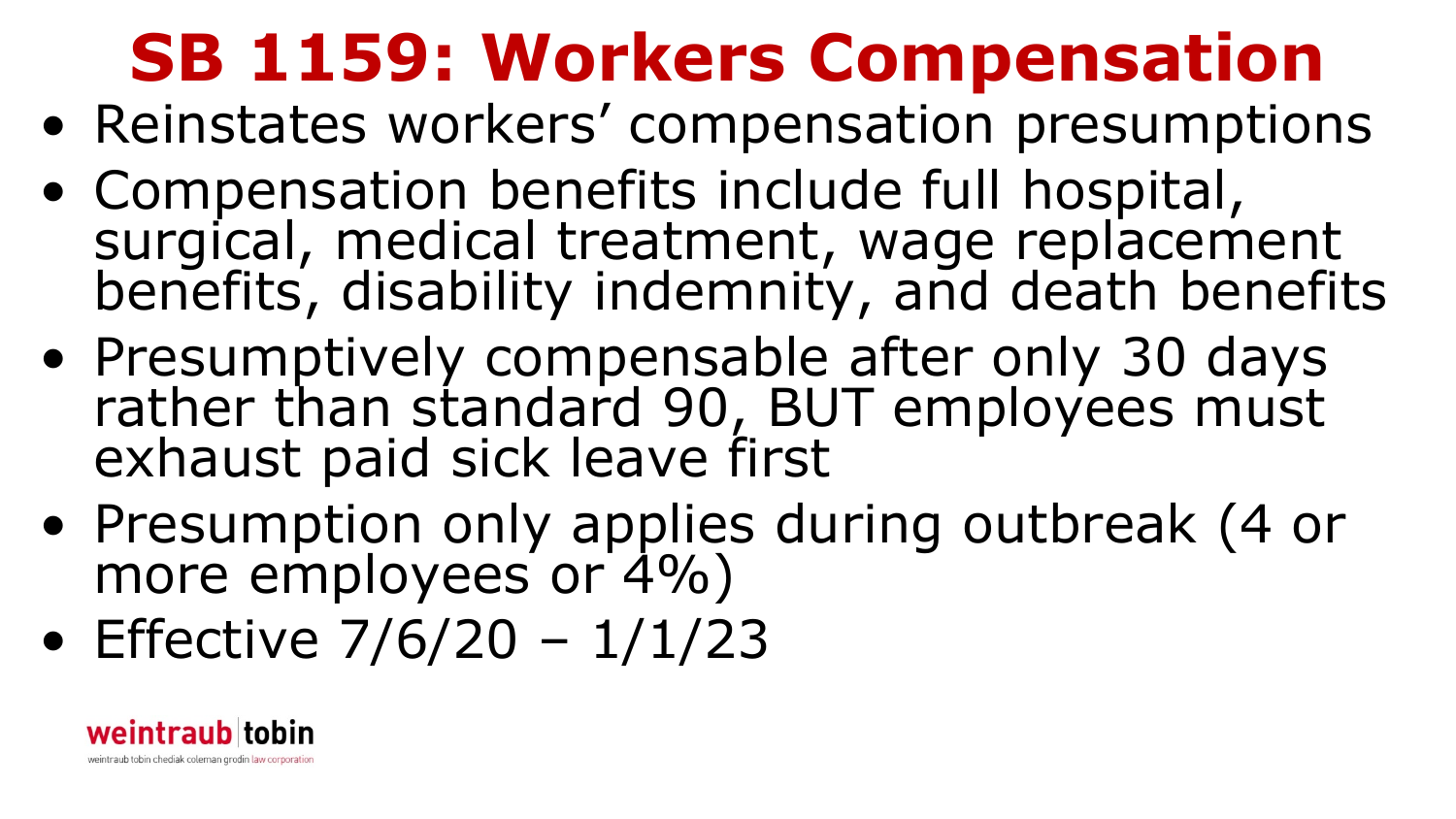## **Workers Compensation Reporting Requirements**

- SB 1159: reporting obligation when employer "knows or should know' employee has tested positive
- Report to claims administrator that employee has tested positive, but do not provide any personally identifiable information unless work-related or claim filed
- Date of test
- Address where the employee worked
- Highest number of employees who reported to work there within the last 45 days

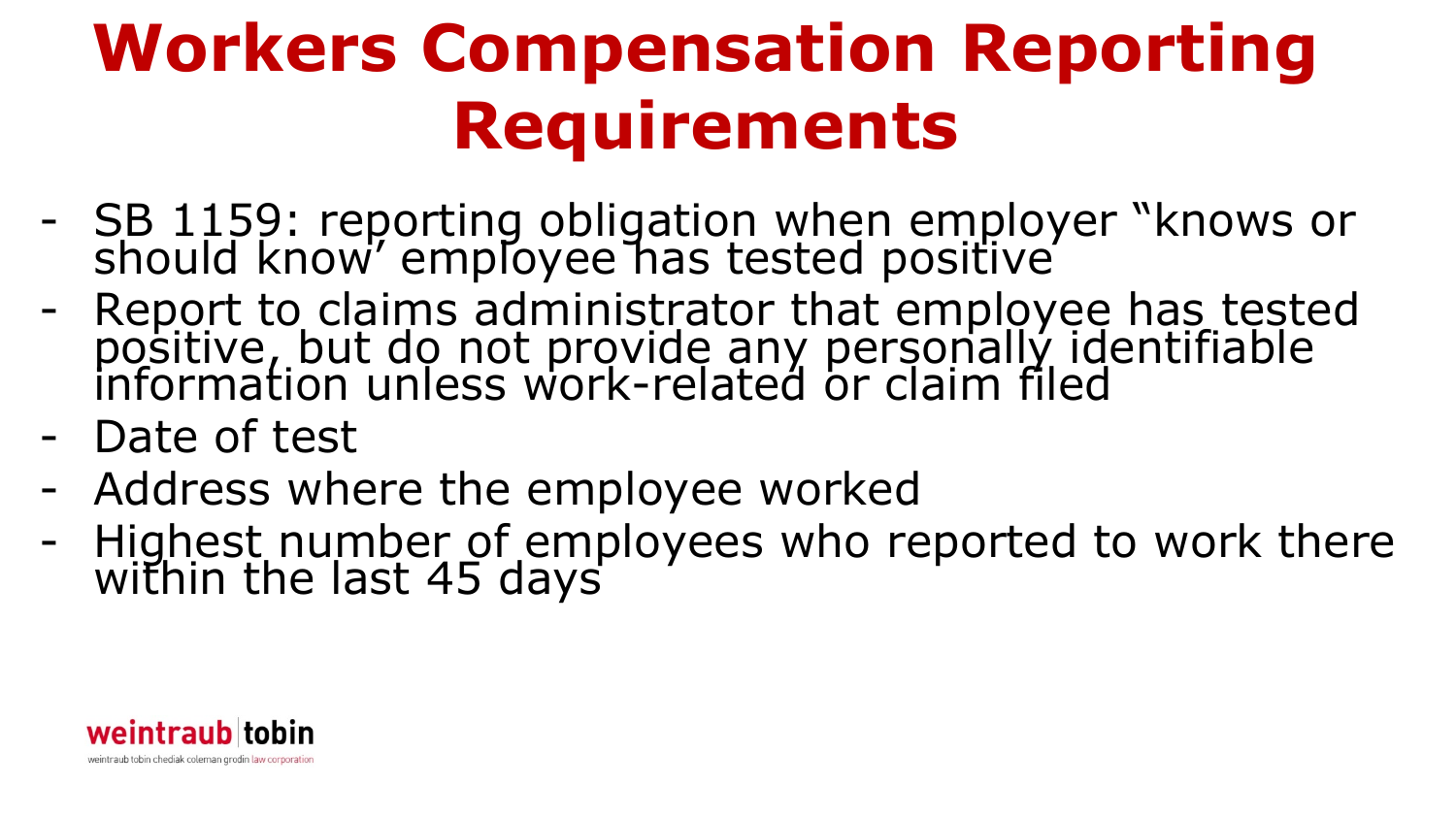## **AB 685: Employee Notifications**

- If employer receives notice of a potential workplace exposuré, must within 1 business day:
	- Provide written notice to all employees who were on the premises within the infection period
	- Must be sent in manner usually used to communicate with employees
	- Sent in language understood by the majority of employees
- Provide to representative if the employee has one
- Provide same employees info regarding FFCRA rights, workers' comp benefits, company sick leave, etc.
	- Include company's anti-discrimination and anti-retaliation policies
- Send the company's disinfection and safety plan per CDC guidelines

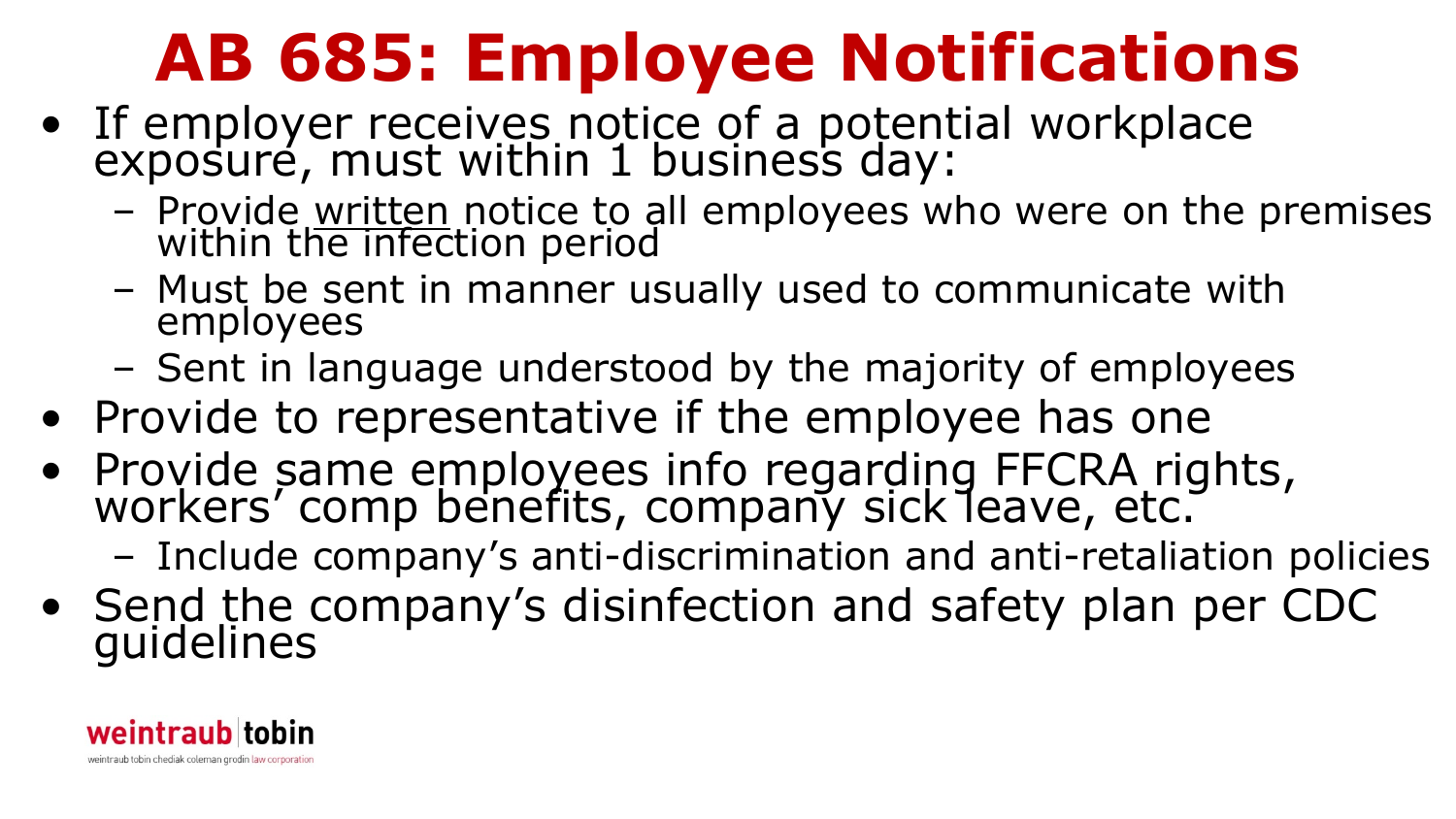## **AB 685: Health Agency Notifications**

- If business has an "outbreak," must report to local health agency within 48 hours
- Outbreak: 3 or more confirmed cases within 2-week period by employees in different households
- Must provide name, occupation, and worksite of the confirmed cases
- Must also provide NAICS code
- Keep health department apprised of additional cases
- Authorizes Cal/OSHA to shut business down if imminent risk, and streamlines "serious violation" citation process
- Effective  $1/1/21$  to  $1/1/23$

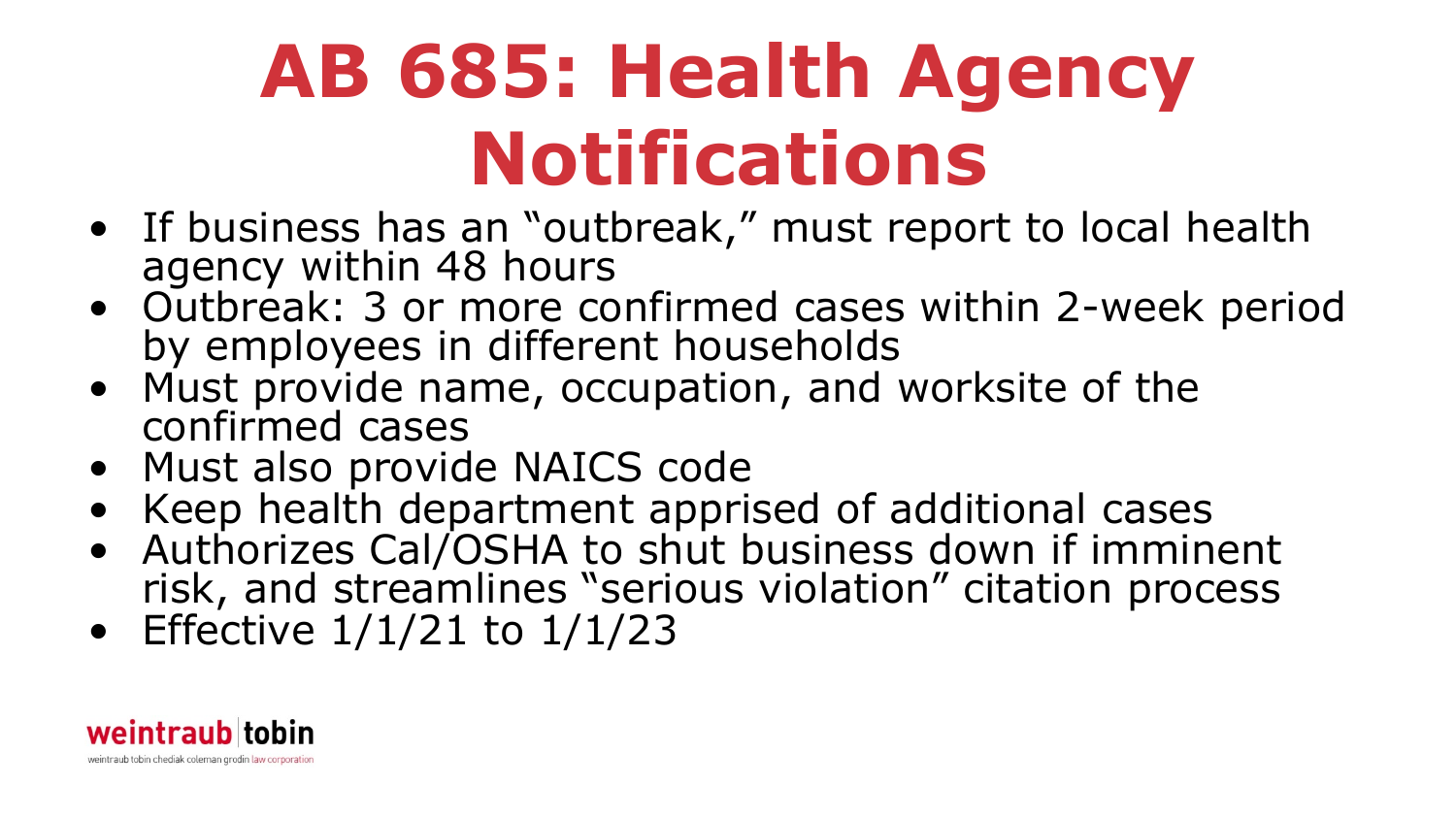# **SB 1383: California Family Rights Act**

- CFRA is CA equivalent to federal Family and Medical Leave Act (FMLA)
- Provides sweeping changes to CFRA effective 1/1/21
- Most significantly impacts employers with less than 50 employees, but also impacts larger employers

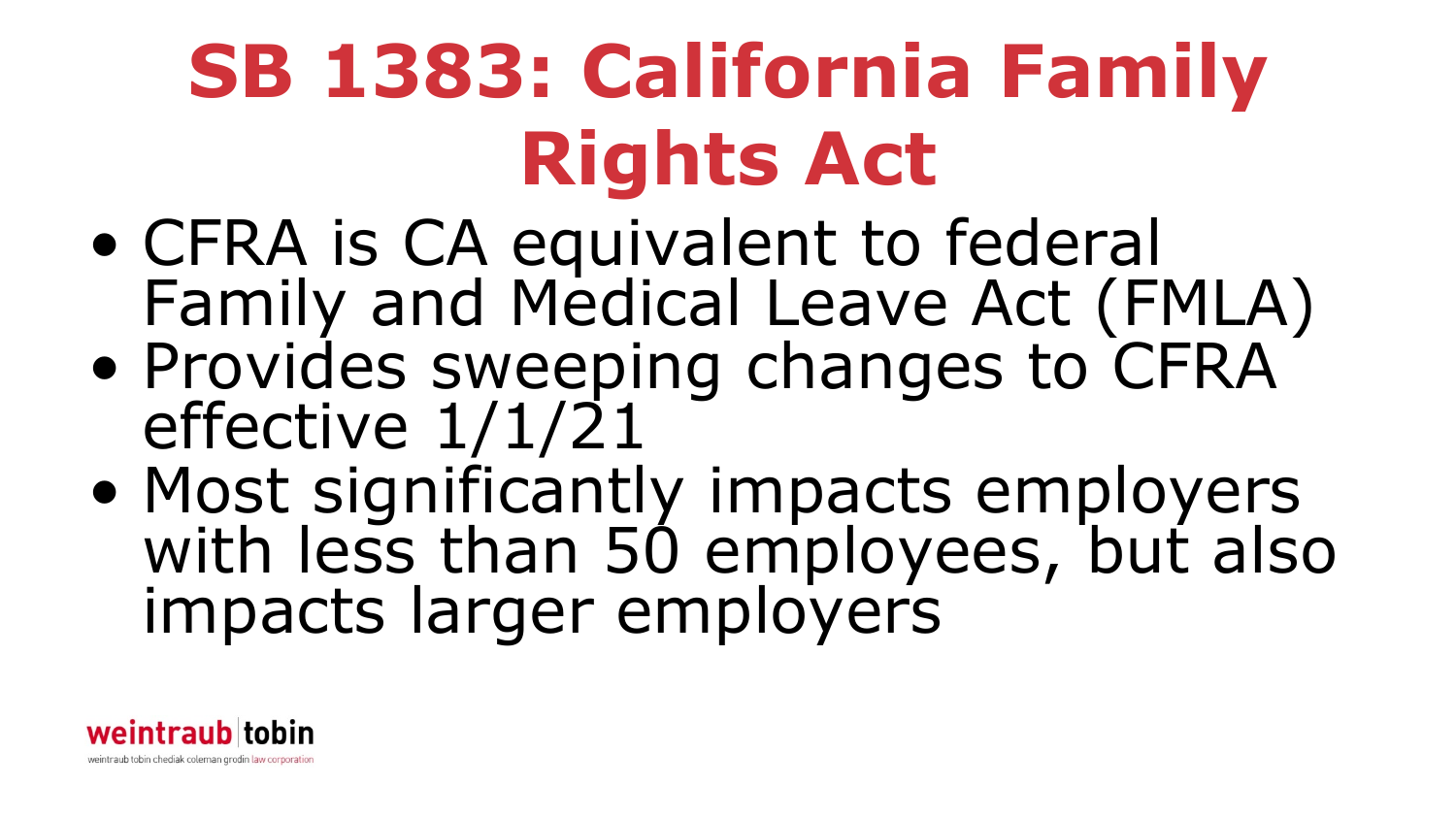### **CFRA cont.**

- Current FMLA/CFRA law:
	- Provides for 12 weeks of job-protected unpaid leave during a 12-month period
	- Currently only applies to employers with 50 or more employees within 75-mile radius
	- Eligible employees are those who have worked for at least 12 months of service (can be nonconsecutive) over a 7-year period
	- Worked at least 1,250 hours in the 12-month period preceding the leave

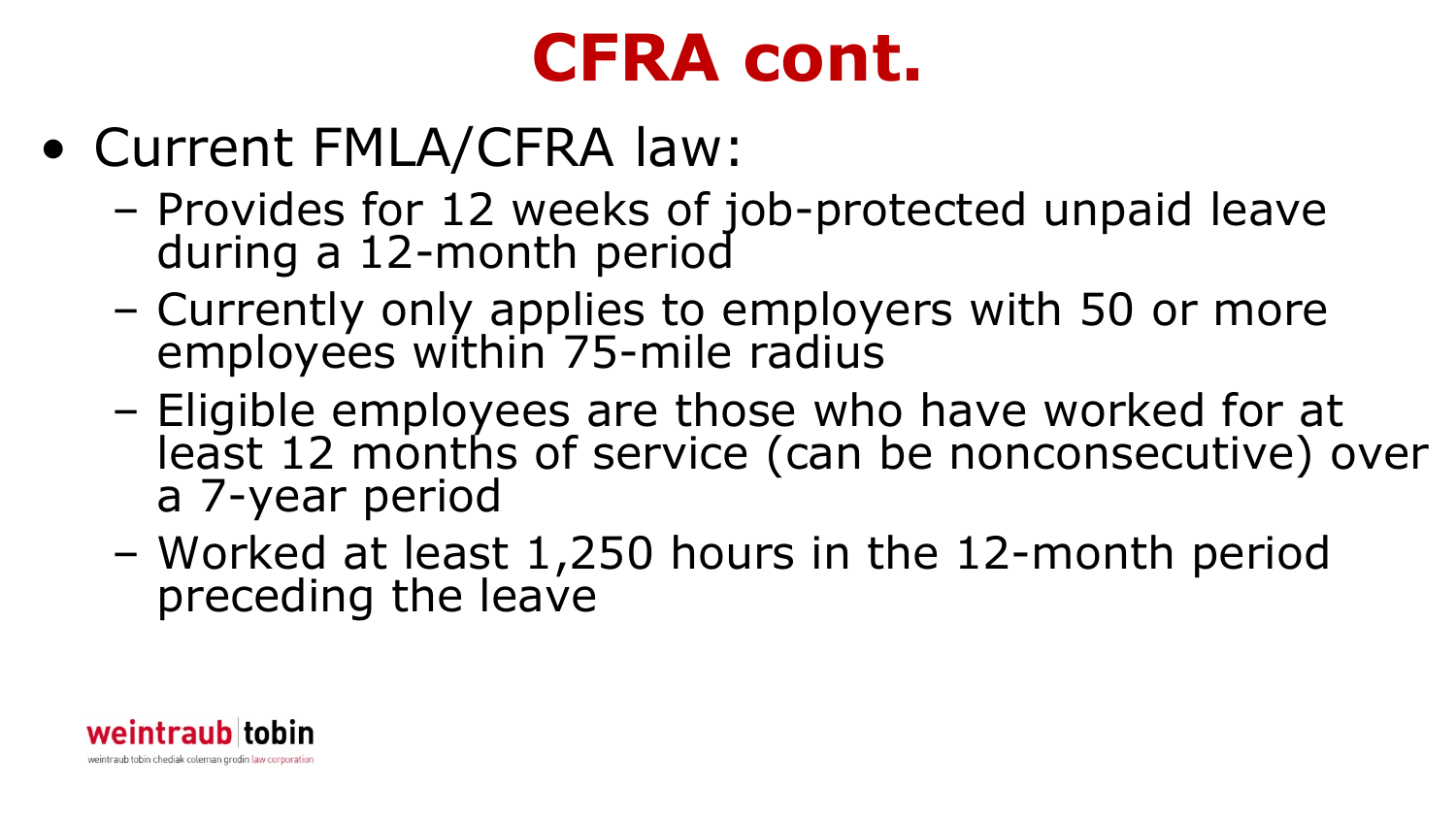# **FMLA/CFRA Purpose of Leave**

- <u>Baby Bonding</u> newborn, adopted, foster child;
- Family Care child, spouse, parent, registered domestic partner (CFRA), child of a registered domestic partner (CFRA) with "serious health condition" (SHC);
- Medical Leave employee's own "serious<br>health condition;"
- Servicemember Family Care (FMLA);
- Qualifying Exigency (FMLA).

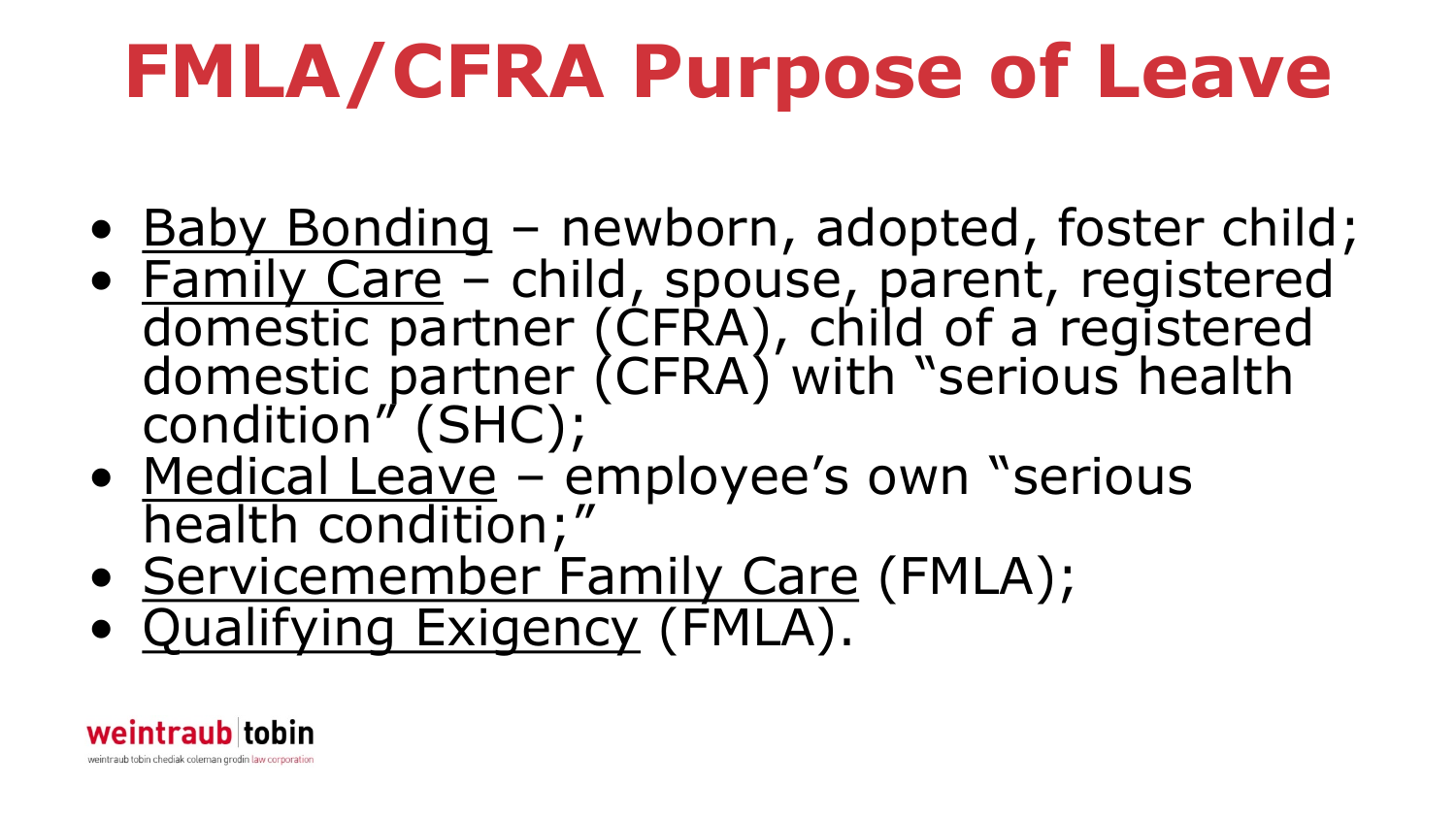## **New CFRA**

- Effective January 1, 2021
- Eliminates 50-employee threshold and replaces it with 5-employee threshold
- Expanded definition of "family member"
	- Currently only includes minor child, spouse, and parent
	- New definition adds siblings, grandparents, grandchildren, and domestic partner
	- "Child" will now include adult children and children of domestic partners

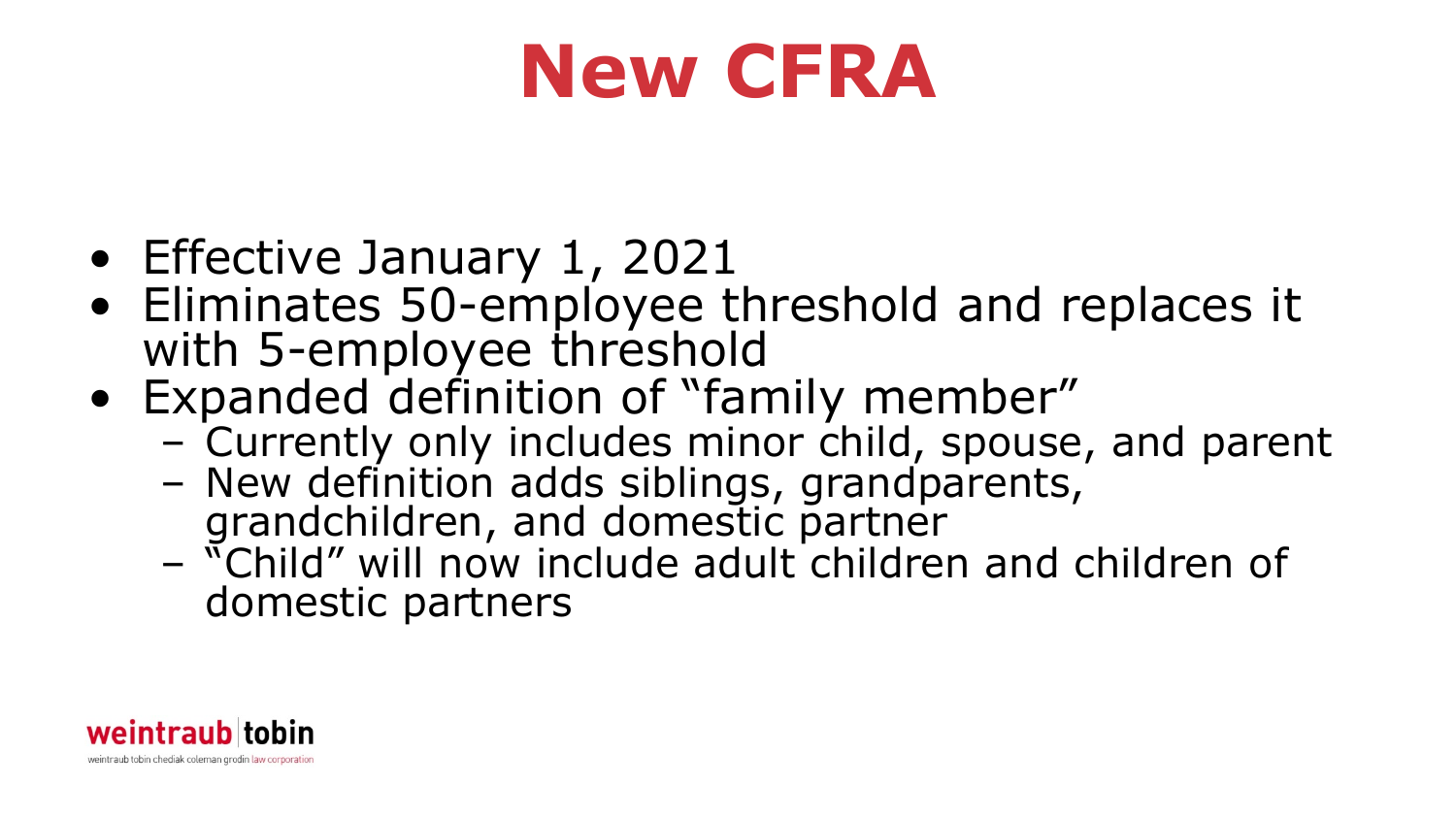## **Additional CFRA Changes**

- Eliminates provision that had allowed employers to refuse to provide full 12 weeks of parental leave associated with birth, adoption, or foster care placement, when both parents worked for the same employer
- Adds requirement to provide leave due to qualified exigency when spouse, domestic partner, child, or parent is called to active duty
- Removes "key employee" exception for highest 10% of workforce
- Repeals New Parent Leave Act

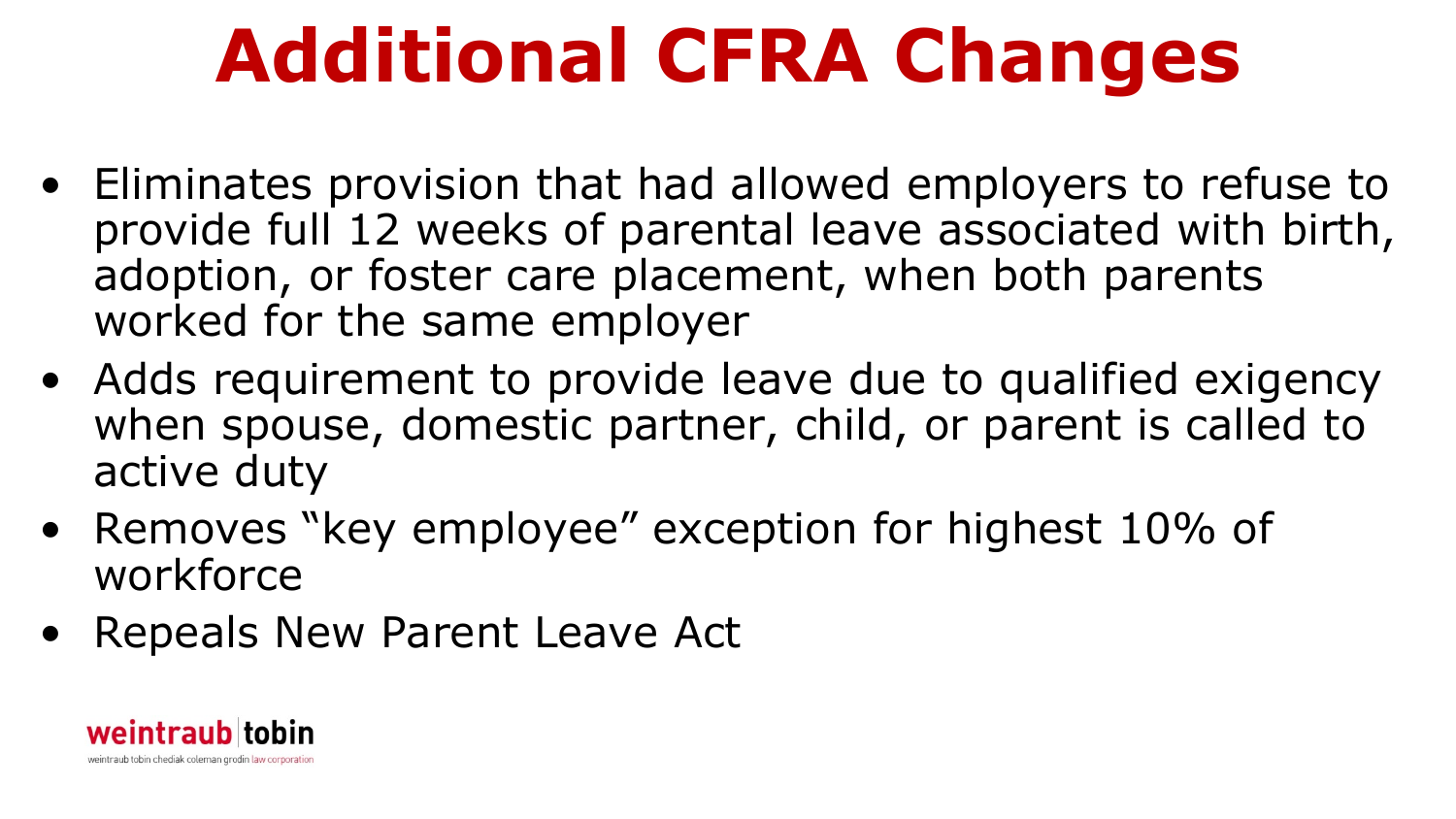### **Status of Challenges to App-Based Driver Laws**

- Changes to laws in 2018 (*Dynamex*) and 2020 (AB 5) rendered virtually all app-based drivers as employees rather than independent contractors
- Why it matters to restaurants:
	- Will impact pricing of app-based delivery services
	- Will impact availability of app-based delivery services
	- Small risk of joint employer determinations
- Uber/Lyft/Doordash have fought back through courts and ballot initiatives
- CA Attorney General sued Uber and Lyft for noncompliance
- SF DA sued Doordash under same theory

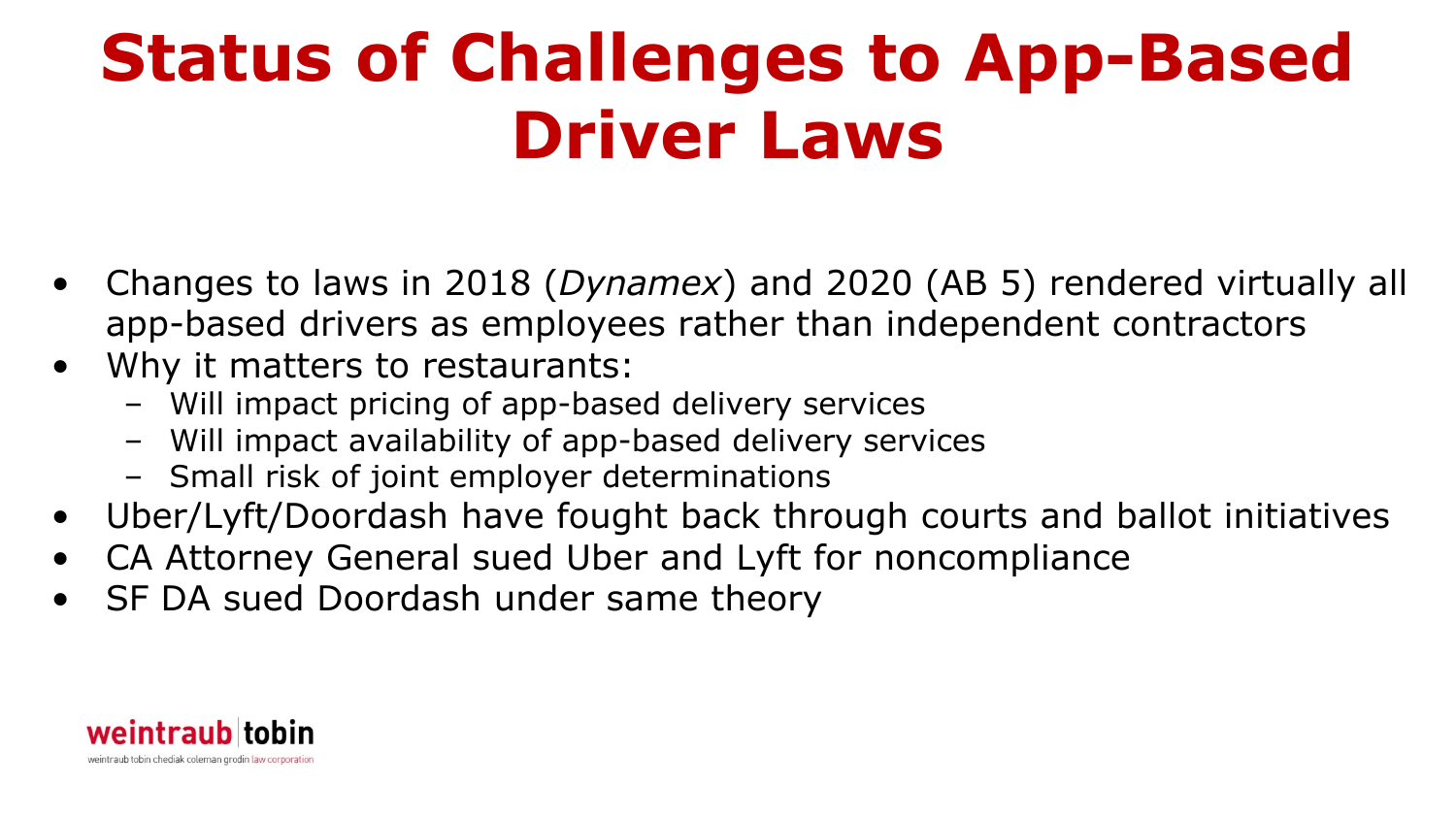## **Status of Challenges to App-Based Driver Laws (cont.)**

- Court of Appeal to hear arguments on October 13
	- –Ruling expected no later than mid- January
- Proposition 22 on November ballot would create exemption for app-<br>based drivers

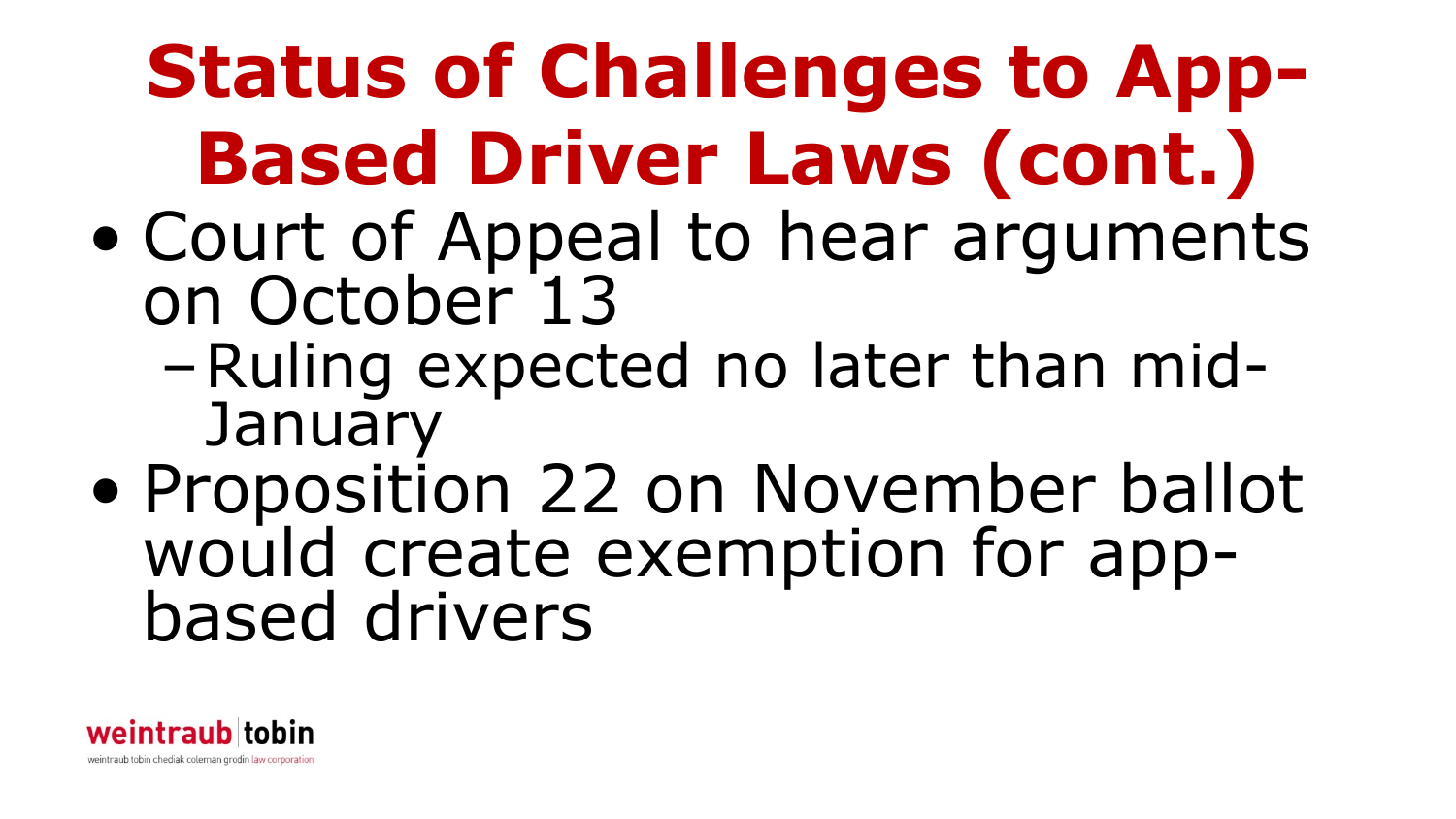## **Any Questions?**  *Anyone?? Anyone???*



weintraub tobin chediak coleman grodin law corporation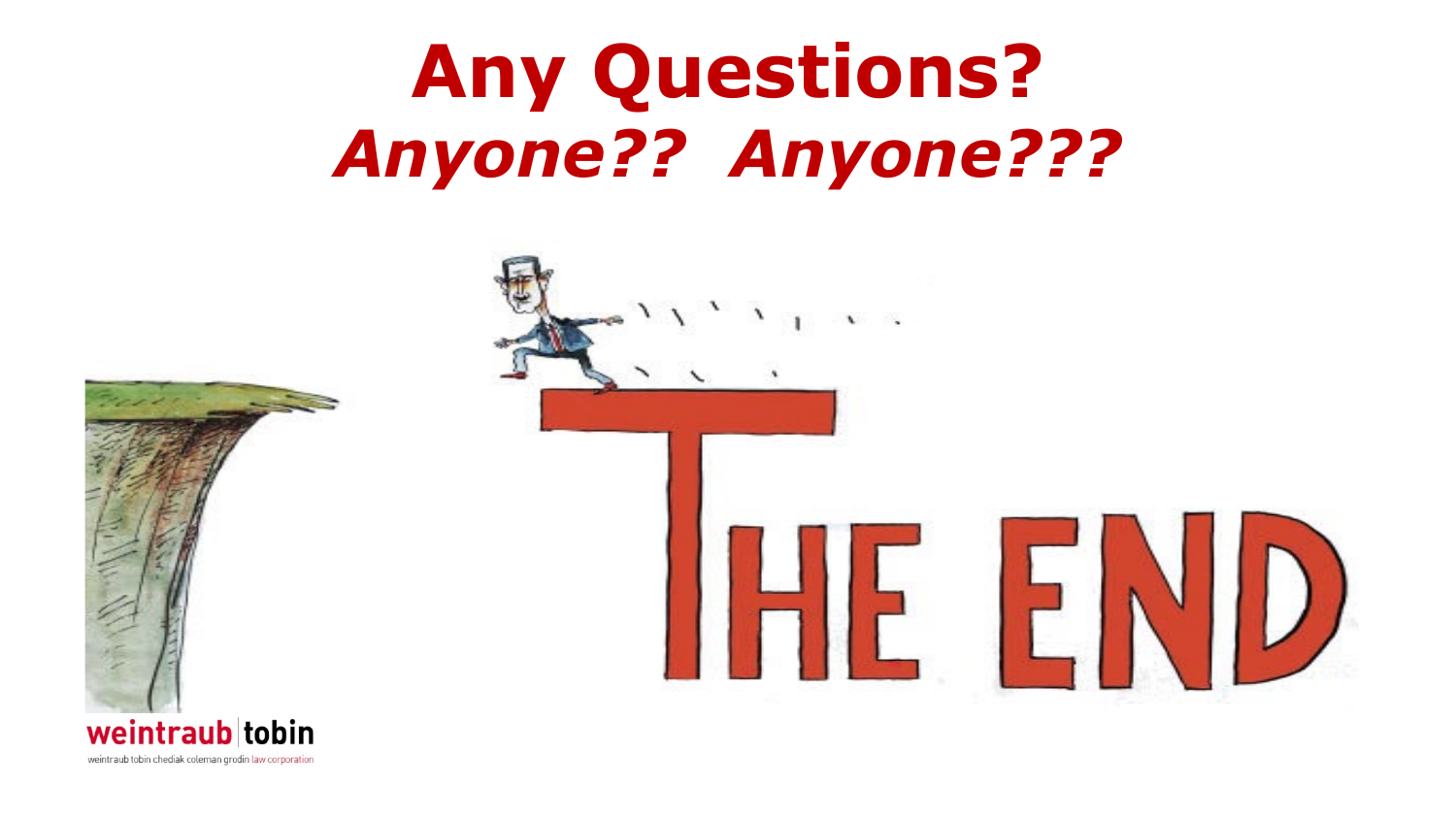#### **DISCLAIMER:**

The Labor and Employment Section at Weintraub Tobin Chediak Coleman Grodin ("Weintraub Tobin") is dedicated to providing up-to-date, useful information to allow employers, human resources professionals, and managers to react to rapidly evolving case law, statutes, and regulations that control the California workplace. California employment law, however, is dynamic: Yesterday's standard practice may very well become today's prohibition. While seminar materials and articles offer a common sense means of trying to stay current, such materials are not intended to, and cannot, substitute for legal advice. An individual employer's employment questions require an individual employment lawyer's response. Weintraub Tobin hopes that, in order to answer specific employment questions, you will seek qualified employment advice. The materials presented by attorneys from Weintraub Tobin at this training/seminar and the materials contained in the hand-outs are not intended as legal advice. While Weintraub Tobin hopes that these materials and the discussion at the training/seminar provide you with a useful context to make employment decisions, Weintraub Tobin reminds all users of these materials that specific legal questions require a very specific analysis. None of the materials distributed at the training/seminar are intended as, and ar<del>d met, legat ra</del>dvice.

weintraub tobin chediak coleman grodin law corporation